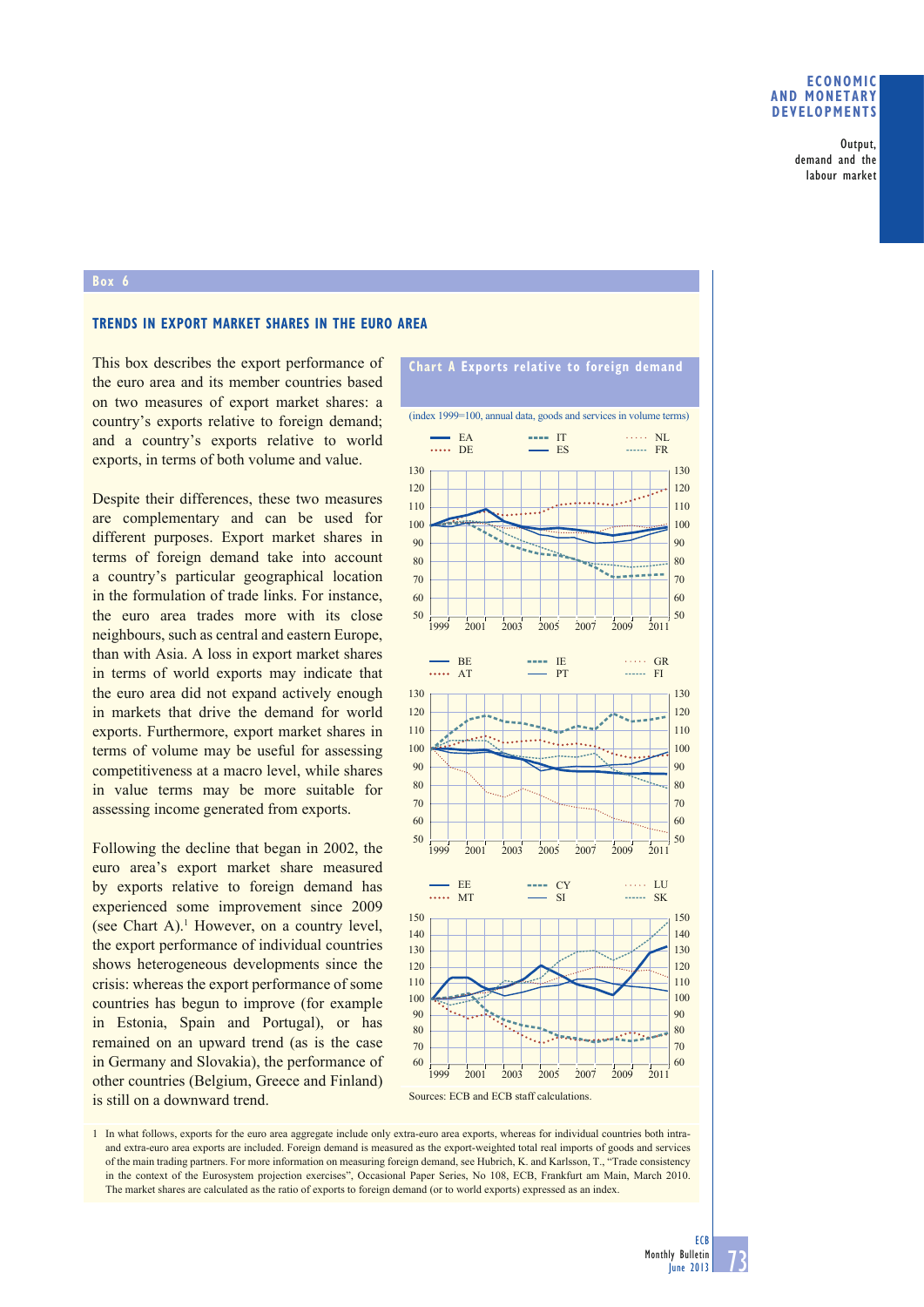Looking at the indicators of exports as a share of world exports in volume terms, the general trends described above remain broadly similar for the euro area and for most countries (see Chart B). The euro area's export performance has improved since 2009 for both measures. Its export market share relative to foreign demand has improved by 4.6% since 2009, whereas the share relative to world exports has risen by 3.8% (see Charts A and B). For individual euro area countries, the same general patterns emerge as described above, except in the cases of Spain and Portugal.

Over the period 1999-2012, export market performance based on the two alternative measures can, in some cases, be quite different (see Table). Germany increased its export market share in relation to world exports by 9.3%, while when measured in relation to foreign demand the improvement amounted to 20.2%. The situation in Estonia was similar. Ireland, Luxembourg and the Netherlands recorded a loss in export market shares in terms of world exports, whereas they gained in terms of foreign demand. For some countries (Belgium, Spain, France, Italy, Cyprus and Austria), the loss of export market shares on the basis of world exports was more significant. By contrast, Greece registered lower losses in export market shares relative to world exports. The overall conclusion is that export performance measured in terms of foreign demand appears to be better than that measured in terms of world exports for most euro area countries.





Sources: IMF World Economic Outlook data and ECB staff calculations.

composition of foreign demand. Foreign demand is measured as the export-weighted total real imports of goods and services of the main trading partners of the euro area countries. Euro area countries export, on average, around 50% of their total exports to other euro area countries, while the remainder are destined mostly for advanced economies (such as the United Kingdom and the United States) and for central and eastern Europe (as a result these trading partners are assigned a high weighting in the calculation of foreign demand). Emerging economies are not among the traditional trading partners of euro area countries; this implies that they contribute only modestly to euro area foreign demand growth (the emerging economies will have a lower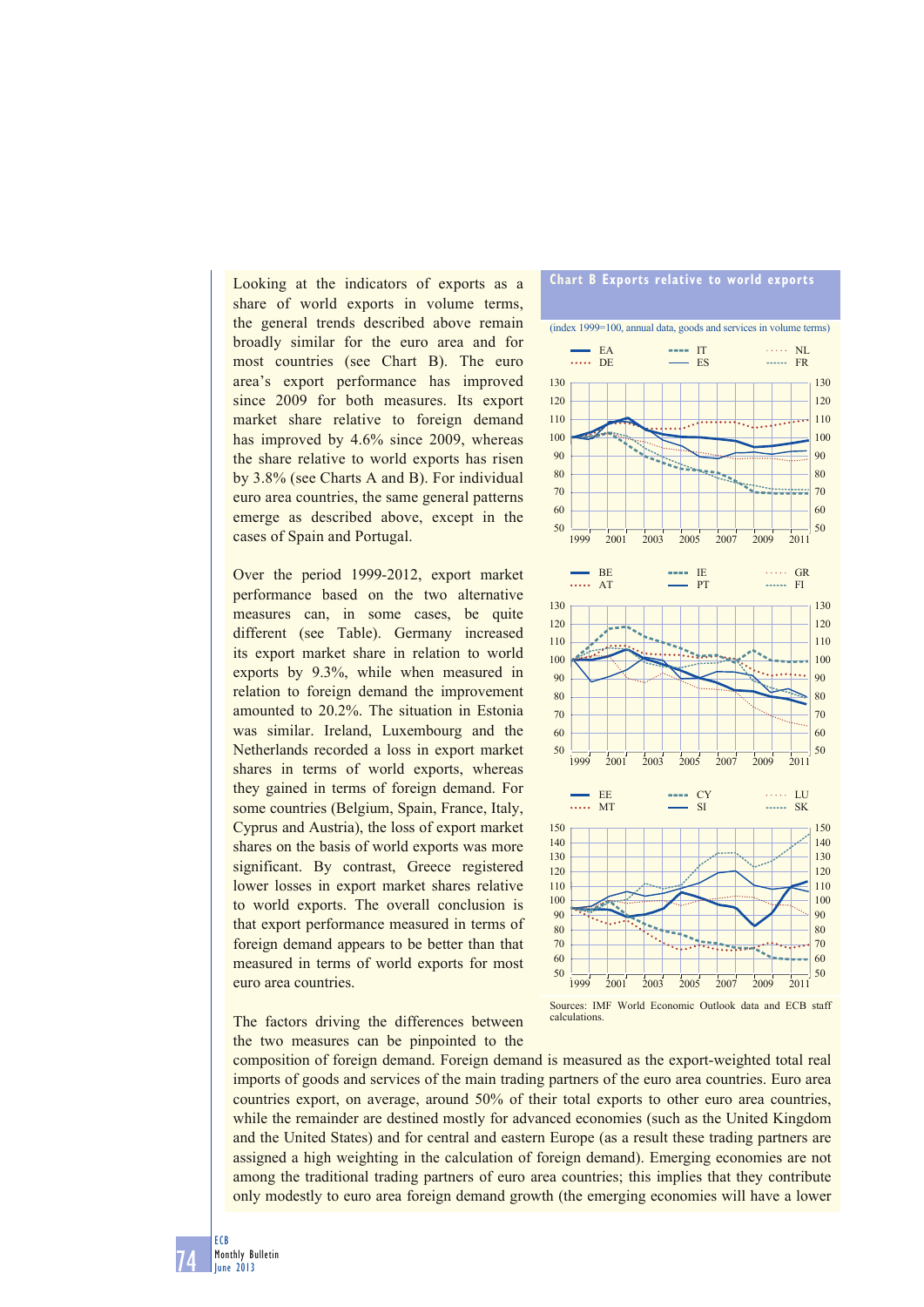## **ECONOMIC AND MONETARY DEVELOPMENTS**

Output, demand and the labour market

| (percentage change; a positive value indicates an increase in export market share and vice versa) |                                 |                         |                        |
|---------------------------------------------------------------------------------------------------|---------------------------------|-------------------------|------------------------|
|                                                                                                   | export performance relative to: |                         |                        |
|                                                                                                   | foreign demand (volumes)        | world exports (volumes) | world exports (values) |
| Belgium                                                                                           | $-14.1$                         | $-24.5$                 | $-36.0$                |
| Germany                                                                                           | 20.2                            | 9.3                     | $-10.4$                |
| Estonia                                                                                           | 32.7                            | 16.7                    | 70.2                   |
| Ireland                                                                                           | 17.4                            | $-1.0$                  | $-15.4$                |
| Greece                                                                                            | $-46.0$                         | $-36.2$                 | $-24.2$                |
| Spain                                                                                             | $-2.6$                          | $-7.4$                  | $-16.9$                |
| France                                                                                            | $-21.4$                         | $-28.9$                 | $-34.9$                |
| Italy                                                                                             | $-27.0$                         | $-31.1$                 | $-34.9$                |
| Cyprus                                                                                            | $-21.3$                         | $-31.8$                 | $-34.1$                |
| Luxembourg                                                                                        | 13.7                            | $-4.1$                  | 2.7                    |
| Malta                                                                                             | $-22.0$                         | $-22.8$                 | $-12.6$                |
| Netherlands                                                                                       | 0.8                             | $-12.4$                 | $-19.1$                |
| Austria                                                                                           | $-4.0$                          | $-8.4$                  | $-19.1$                |
| Portugal                                                                                          | $-2.2$                          | $-20.2$                 | $-23.8$                |
| Slovenia                                                                                          | 5.0                             | 10.5                    | $-17.1$                |
| Slovakia                                                                                          | 47.3                            | 45.6                    | 125.1                  |
| Finland                                                                                           | $-21.8$                         | $-21.1$                 | $-34.4$                |
| Euro area                                                                                         | $-1.2$                          | $-1.9$                  | $-17.4$                |

# **Exports relative to foreign demand and world exports over the period 1999-2012**

Sources: IMF World Economic Outlook data, ECB and ECB staff calculations.

export weighting in the calculation of euro area foreign demand). As advanced economies grow relatively slower, their demand for imports is growing slower in relation to the demand for world imports. This, together with their relatively high significance in foreign demand, results in foreign demand growing slower than world imports. In fact, world imports are growing more rapidly as they include all fast-growing emerging economies. Any loss of market share in terms of world exports means that the euro area countries do not take full advantage of the increased import demand in emerging countries to maintain or increase their share in world trade.

Turning to the comparison of export market shares in value and volume terms, some differences are notable. Over the period 1999-2012, the euro area's losses in export market shares in goods and services in volume terms (1.9%) were much less pronounced than those in value terms (17.4%), suggesting that prices of euro area exports increased less than world export prices (see Table).<sup>2, 3</sup> This also applies to most euro area countries. For instance, Germany gained export market share in volume terms (9.3%), but lost in value terms (10.4%), suggesting that prices of German exports increased less than world export prices. However, Greece's losses in export market share in goods and services in value terms (24.2%) were less pronounced than in volume terms (36.2%). This indicates that Greece's loss of price competitiveness (Greek export prices were rising faster than those of its competitors) led, over time, to a fall in its volume share, but because of higher export prices these value losses were smaller than the volume losses.

To sum up, export performance measured in terms of foreign demand appears to be better than that measured in terms of world exports for most euro area countries. Looking at export

<sup>2</sup> Decreasing relative prices may not reflect actual reductions in physical costs that are usually characterised as increased competitiveness, but rather a composition effect as countries develop new products and discontinue old ones. As a result, older products of the same quality are traded at a lower price, driving down market shares in terms of value, while the share in terms of volume remains stable.

<sup>3</sup> Over the period 1999-2012, the real effective exchange rate of the euro against its 20 main trading partners, deflated by producer price indices and unit labour costs for the total economy, declined by 6.1% and 9.3% respectively. The real effective exchange rate of the euro against 19 industrialised countries deflated by export prices indicates a decline of 2.7% over the same period.